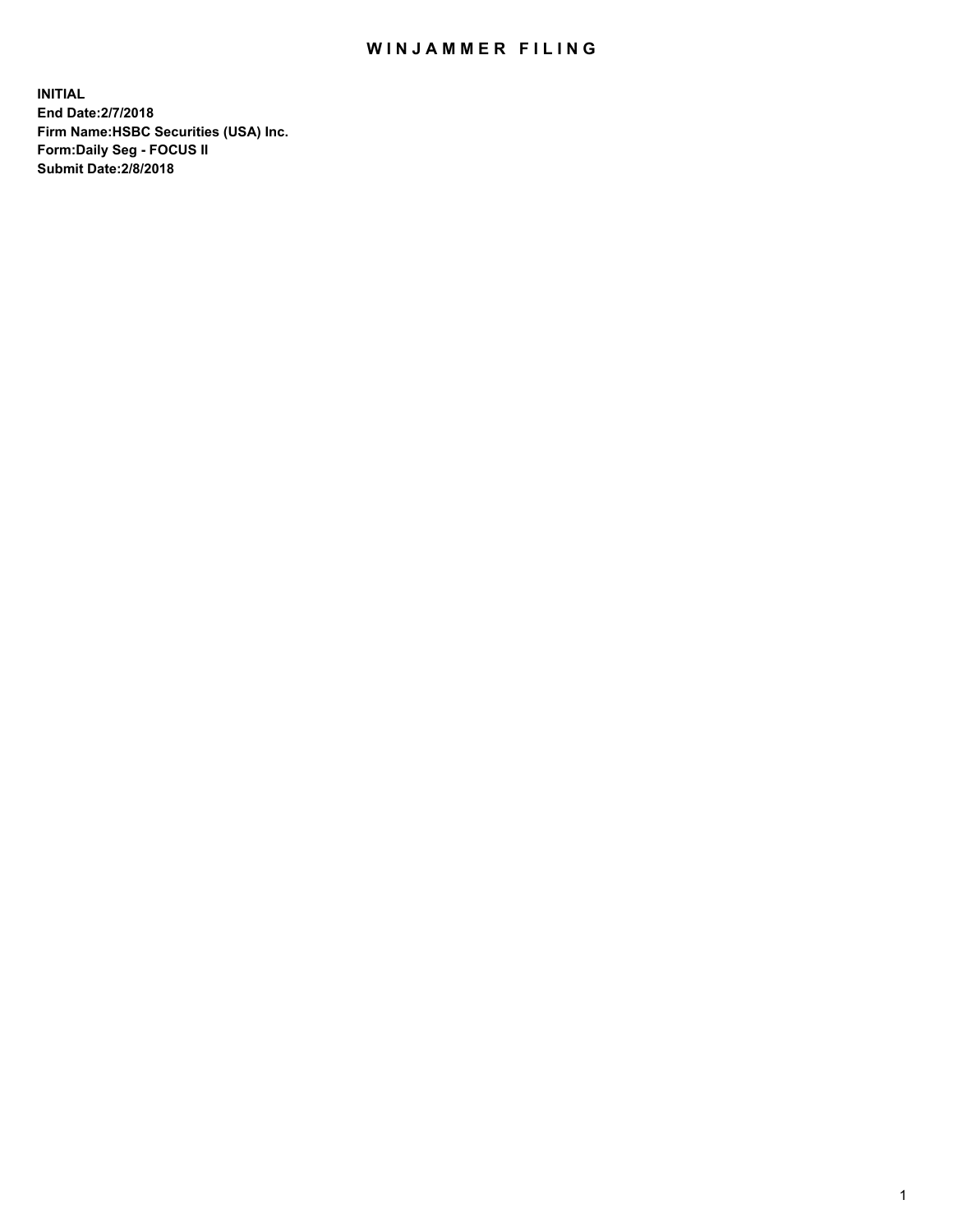## **INITIAL End Date:2/7/2018 Firm Name:HSBC Securities (USA) Inc. Form:Daily Seg - FOCUS II Submit Date:2/8/2018 Daily Segregation - Cover Page**

| Name of Company<br><b>Contact Name</b><br><b>Contact Phone Number</b><br><b>Contact Email Address</b>                                                                                                                                                                                                                         | <b>HSBC Securities (USA) Inc.</b><br><b>Michael Vacca</b><br>212-525-7951<br>michael.vacca@us.hsbc.com |
|-------------------------------------------------------------------------------------------------------------------------------------------------------------------------------------------------------------------------------------------------------------------------------------------------------------------------------|--------------------------------------------------------------------------------------------------------|
| FCM's Customer Segregated Funds Residual Interest Target (choose one):<br>a. Minimum dollar amount: ; or<br>b. Minimum percentage of customer segregated funds required:%; or<br>c. Dollar amount range between: and; or<br>d. Percentage range of customer segregated funds required between: % and %.                       | 98,000,000<br><u>0</u><br><u>00</u><br>00                                                              |
| FCM's Customer Secured Amount Funds Residual Interest Target (choose one):<br>a. Minimum dollar amount: ; or<br>b. Minimum percentage of customer secured funds required:%; or<br>c. Dollar amount range between: and; or<br>d. Percentage range of customer secured funds required between: % and %.                         | 25,000,000<br><u>0</u><br><u>00</u><br>00                                                              |
| FCM's Cleared Swaps Customer Collateral Residual Interest Target (choose one):<br>a. Minimum dollar amount: ; or<br>b. Minimum percentage of cleared swaps customer collateral required:%; or<br>c. Dollar amount range between: and; or<br>d. Percentage range of cleared swaps customer collateral required between:% and%. | 122,000,000<br><u>0</u><br><u>00</u><br><u>00</u>                                                      |

Attach supporting documents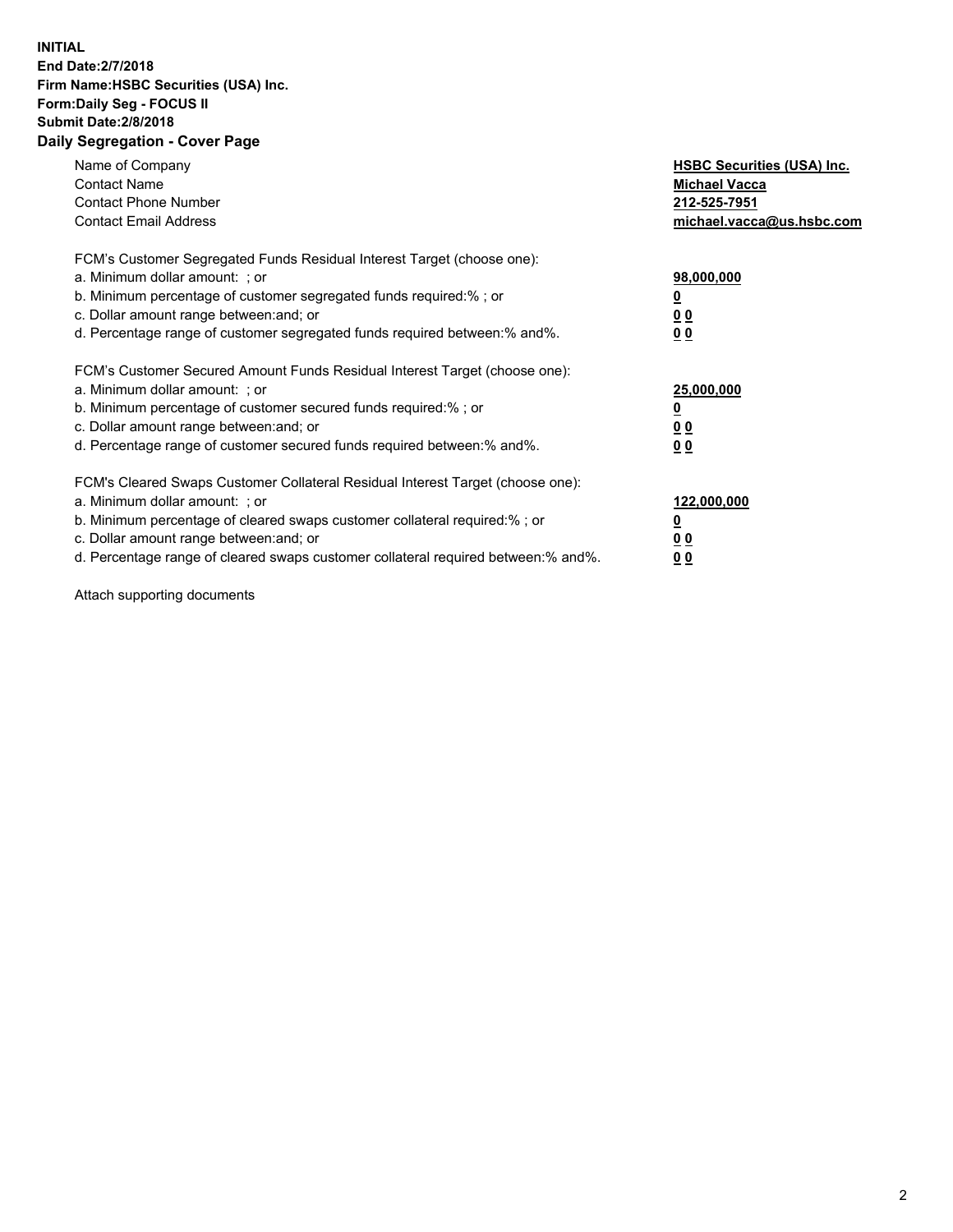**INITIAL End Date:2/7/2018 Firm Name:HSBC Securities (USA) Inc. Form:Daily Seg - FOCUS II Submit Date:2/8/2018 Daily Segregation - Secured Amounts** Foreign Futures and Foreign Options Secured Amounts Amount required to be set aside pursuant to law, rule or regulation of a foreign government or a rule of a self-regulatory organization authorized thereunder **0** [7305] 1. Net ledger balance - Foreign Futures and Foreign Option Trading - All Customers A. Cash **39,145,136** [7315] B. Securities (at market) **94,117,439** [7317] 2. Net unrealized profit (loss) in open futures contracts traded on a foreign board of trade **4,129,205** [7325] 3. Exchange traded options a. Market value of open option contracts purchased on a foreign board of trade **0** [7335] b. Market value of open contracts granted (sold) on a foreign board of trade **0** [7337] 4. Net equity (deficit) (add lines 1. 2. and 3.) **137,391,780** [7345] 5. Account liquidating to a deficit and account with a debit balances - gross amount **805,431** [7351] Less: amount offset by customer owned securities **-804,424** [7352] **1,007** [7354] 6. Amount required to be set aside as the secured amount - Net Liquidating Equity Method (add lines 4 and 5) **137,392,787** [7355] 7. Greater of amount required to be set aside pursuant to foreign jurisdiction (above) or line 6. **137,392,787** [7360] FUNDS DEPOSITED IN SEPARATE REGULATION 30.7 ACCOUNTS 1. Cash in banks A. Banks located in the United States **53,669,481** [7500] B. Other banks qualified under Regulation 30.7 **0** [7520] **53,669,481** [7530] 2. Securities A. In safekeeping with banks located in the United States **31,295,909** [7540] B. In safekeeping with other banks qualified under Regulation 30.7 **0** [7560] **31,295,909** [7570] 3. Equities with registered futures commission merchants A. Cash **0** [7580] B. Securities **0** [7590] C. Unrealized gain (loss) on open futures contracts **0** [7600] D. Value of long option contracts **0** [7610] E. Value of short option contracts **0** [7615] **0** [7620] 4. Amounts held by clearing organizations of foreign boards of trade A. Cash **0** [7640] B. Securities **0** [7650] C. Amount due to (from) clearing organization - daily variation **0** [7660] D. Value of long option contracts **0** [7670] E. Value of short option contracts **0** [7675] **0** [7680] 5. Amounts held by members of foreign boards of trade A. Cash **25,848,230** [7700] B. Securities **62,821,530** [7710] C. Unrealized gain (loss) on open futures contracts **4,129,205** [7720] D. Value of long option contracts **0** [7730] E. Value of short option contracts **0** [7735] **92,798,965** [7740] 6. Amounts with other depositories designated by a foreign board of trade **0** [7760] 7. Segregated funds on hand **0** [7765] 8. Total funds in separate section 30.7 accounts **177,764,355** [7770] 9. Excess (deficiency) Set Aside for Secured Amount (subtract line 7 Secured Statement Page 1 from Line 8) **40,371,568** [7380] 10. Management Target Amount for Excess funds in separate section 30.7 accounts **25,000,000** [7780]

11. Excess (deficiency) funds in separate 30.7 accounts over (under) Management Target **15,371,568** [7785]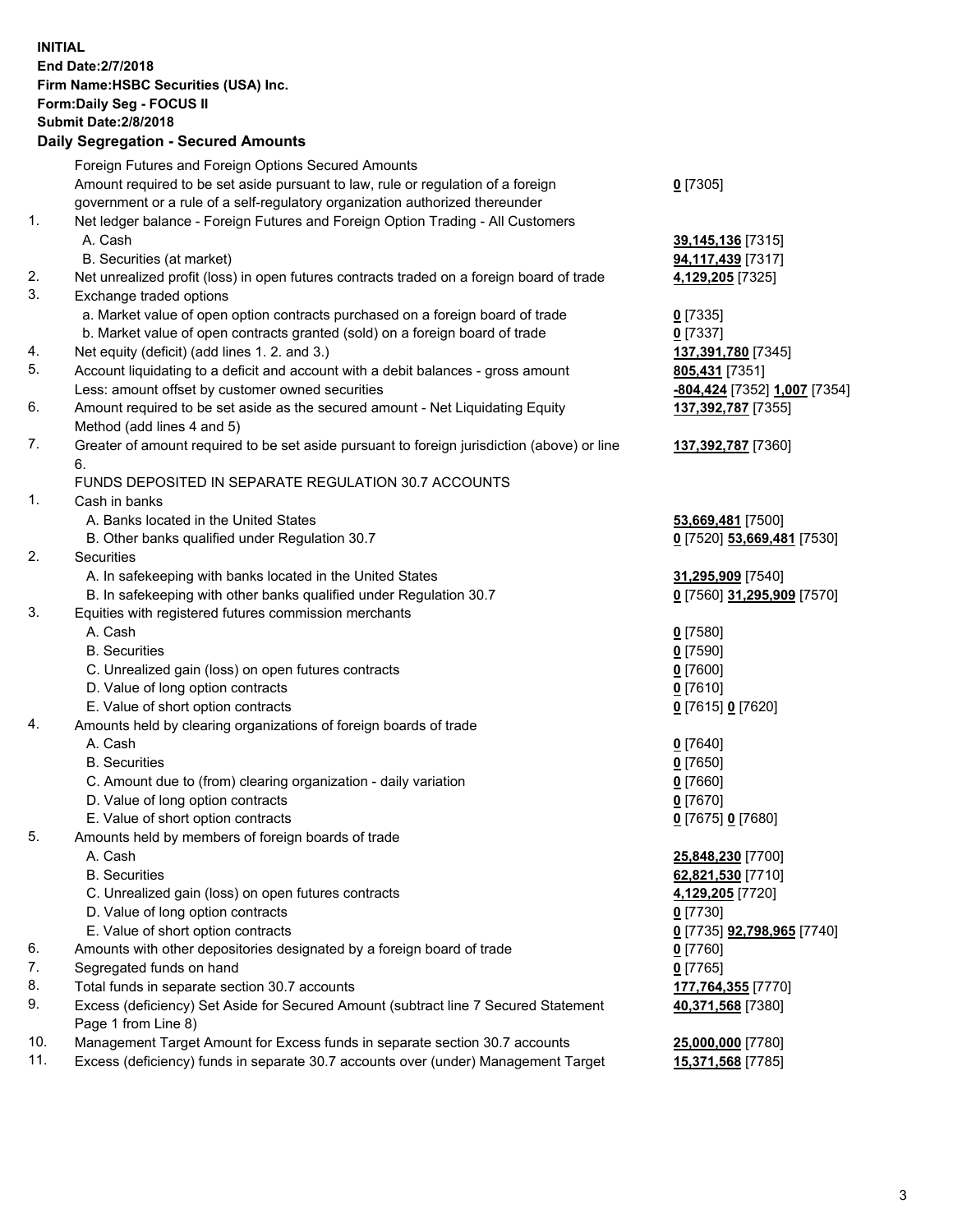| <b>INITIAL</b>                            | End Date: 2/7/2018<br>Firm Name: HSBC Securities (USA) Inc.<br>Form: Daily Seg - FOCUS II      |                              |  |  |
|-------------------------------------------|------------------------------------------------------------------------------------------------|------------------------------|--|--|
|                                           | <b>Submit Date: 2/8/2018</b>                                                                   |                              |  |  |
| Daily Segregation - Segregation Statement |                                                                                                |                              |  |  |
|                                           | SEGREGATION REQUIREMENTS (Section 4d(2) of the CEAct)                                          |                              |  |  |
| 1.                                        | Net ledger balance                                                                             |                              |  |  |
|                                           | A. Cash                                                                                        | 5,262,703 [7010]             |  |  |
|                                           | B. Securities (at market)                                                                      | 1,165,033,806 [7020]         |  |  |
| 2.                                        | Net unrealized profit (loss) in open futures contracts traded on a contract market             | <u>191,354,843</u> [7030]    |  |  |
| 3.                                        | Exchange traded options                                                                        |                              |  |  |
|                                           | A. Add market value of open option contracts purchased on a contract market                    | 119,462,962 [7032]           |  |  |
|                                           | B. Deduct market value of open option contracts granted (sold) on a contract market            | -20,653,575 [7033]           |  |  |
| 4.                                        | Net equity (deficit) (add lines 1, 2 and 3)                                                    | 1,460,460,739 [7040]         |  |  |
| 5.                                        | Accounts liquidating to a deficit and accounts with                                            |                              |  |  |
|                                           | debit balances - gross amount                                                                  | <u>125,416,718</u> [7045]    |  |  |
|                                           | Less: amount offset by customer securities                                                     | -125,416,718 [7047] 0 [7050] |  |  |
| 6.                                        | Amount required to be segregated (add lines 4 and 5)                                           | 1,460,460,739 [7060]         |  |  |
|                                           | <b>FUNDS IN SEGREGATED ACCOUNTS</b>                                                            |                              |  |  |
| 7.                                        | Deposited in segregated funds bank accounts                                                    |                              |  |  |
|                                           | A. Cash                                                                                        | <u>38,761,261</u> [7070]     |  |  |
|                                           | B. Securities representing investments of customers' funds (at market)                         | $0$ [7080]                   |  |  |
|                                           | C. Securities held for particular customers or option customers in lieu of cash (at<br>market) | 369,524,314 [7090]           |  |  |
| 8.                                        | Margins on deposit with derivatives clearing organizations of contract markets                 |                              |  |  |
|                                           | A. Cash                                                                                        | 395,474,474 [7100]           |  |  |
|                                           | B. Securities representing investments of customers' funds (at market)                         | $0$ [7110]                   |  |  |
|                                           | C. Securities held for particular customers or option customers in lieu of cash (at<br>market) | 780,986,552 [7120]           |  |  |
| 9.                                        | Net settlement from (to) derivatives clearing organizations of contract markets                | <u>-145,916,197</u> [7130]   |  |  |
| 10.                                       | Exchange traded options                                                                        |                              |  |  |
|                                           | A. Value of open long option contracts                                                         | 119,462,962 [7132]           |  |  |
|                                           | B. Value of open short option contracts                                                        | -20,653,575 [7133]           |  |  |
| 11.                                       | Net equities with other FCMs                                                                   |                              |  |  |
|                                           | A. Net liquidating equity                                                                      | 18,289,470 [7140]            |  |  |
|                                           | B. Securities representing investments of customers' funds (at market)                         | $0$ [7160]                   |  |  |
|                                           | C. Securities held for particular customers or option customers in lieu of cash (at            | $0$ [7170]                   |  |  |
|                                           | market)                                                                                        |                              |  |  |
| 12.                                       | Segregated funds on hand                                                                       | 14,522,940 [7150]            |  |  |
| 13.                                       | Total amount in segregation (add lines 7 through 12)                                           | 1,570,452,201 [7180]         |  |  |
| 14.                                       | Excess (deficiency) funds in segregation (subtract line 6 from line 13)                        | 109,991,462 [7190]           |  |  |
| 15.                                       | Management Target Amount for Excess funds in segregation                                       | 98,000,000 [7194]            |  |  |

- 16. Excess (deficiency) funds in segregation over (under) Management Target Amount Excess
- **11,991,462** [7198]